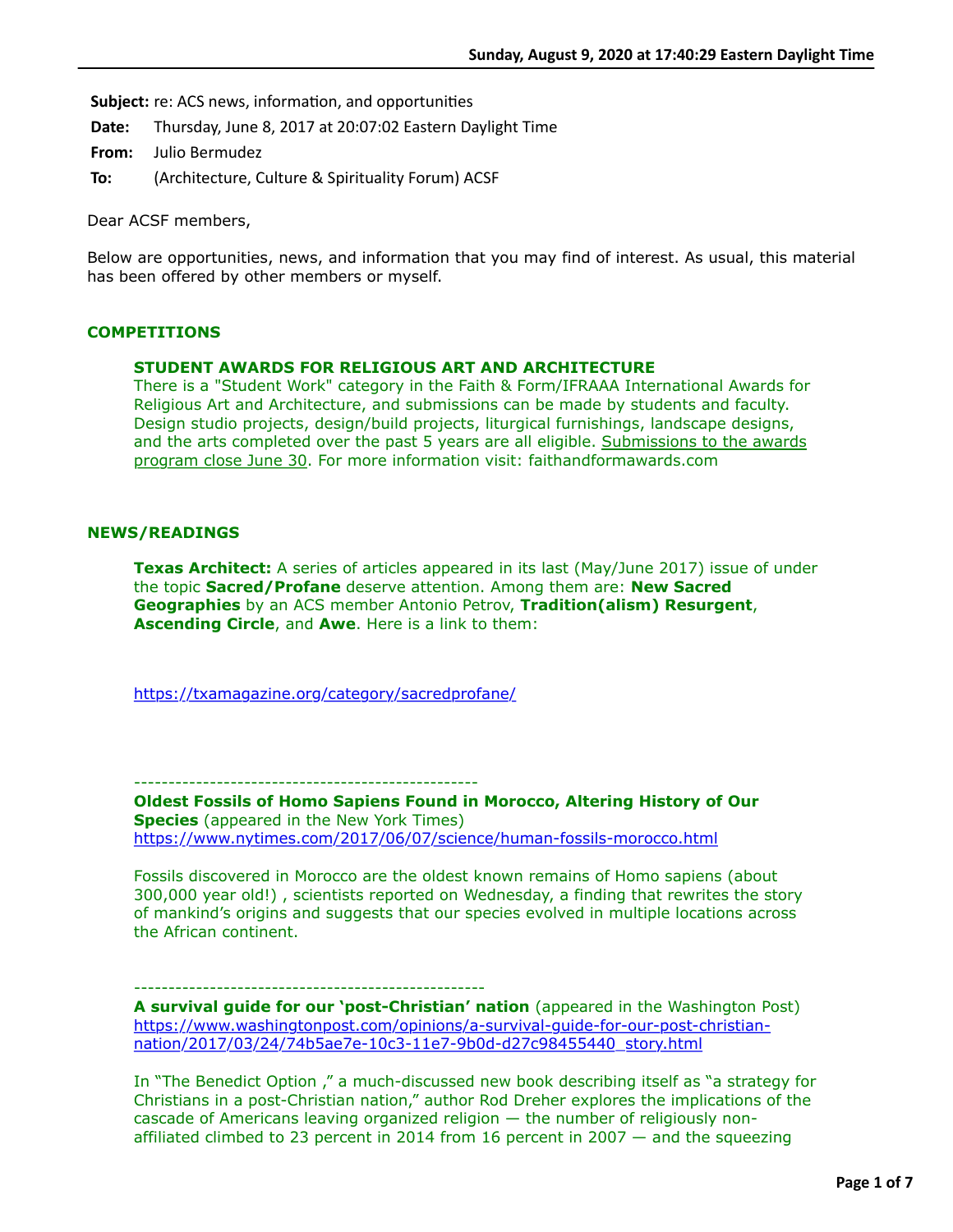out of traditionally minded Christians from public life.

#### ---------------------------------------------------

**Chinese spirituality on its own terms** (appeared in the Washington Post) [http://www.theintelligencer.com/entertainment/article/Book-World-Chinese-spirituality](http://www.theintelligencer.com/entertainment/article/Book-World-Chinese-spirituality-on-its-own-terms-11159211.php)on-its-own-terms-11159211.php

Chinese society is not religious. At least that's the conventional wisdom, which argues that there is no place for religion in a China consumed by materialist capitalism under the control of a dictatorial government. But in "The Souls of China," journalist Ian Johnson brilliantly demonstrates that the conventional wisdom is wrong. Under the surface lies a world of vividly imagined hopes and dreams. Johnson, who won the Pulitzer Prize for his reporting on the suppression of the Falun Gong spiritual movement, ventures far off the beaten path and listens to ordinary Chinese who introduce him to their world of the spirit.

#### ---------------------------------------------------

**Academia may now be beyond satire** (appeared in the Washington Post) [https://www.wenatcheeworld.com/news/2017/jan/12/george-will-academia-may-now](https://www.wenatcheeworld.com/news/2017/jan/12/george-will-academia-may-now-be-beyond-satire/)be-beyond-satire/

The Chronicle of Higher Education, which is a window on the sometimes weird world of academia, recently revisited a hilarious intellectual hoax from 20 years ago. Reading the recollections of the perpetrator and of some who swallowed his gibberish is sobering.

#### ---------------------------------------------------

**The clock's ticking for all of us, but nobody has a clue what it means** (appeared in the Washington Post)

[https://www.washingtonpost.com/opinions/the-clocks-ticking-for-all-of-us-but-nobody](https://www.washingtonpost.com/opinions/the-clocks-ticking-for-all-of-us-but-nobody-has-a-clue-what-it-means/2017/03/31/14036b26-0500-11e7-b1e9-a05d3c21f7cf_story.html?utm_term=.c1b1b416b92e)has-a-clue-what-it-means/2017/03/31/14036b26-0500-11e7-b1e9 a05d3c21f7cf\_story.html?utm\_term=.c1b1b416b92e

Alan Burdick's fascinating and eclectic 10-year odyssey in search of the meaning of time is "a mostly scientific investigation" that takes him from New York to Paris to the Arctic, from a 100-foot Zero Gravity Free Fall in Dallas to a claustrophobic MRI machine peering inside his brain, and from the writings of Aristotle, Augustine and William James to meetings with behavioral neuroscientists, cognitive psychologists and time researchers nationwide. It also takes him on a personal journey and a reckoning with himself, because time turns out to be the most intimate of topics, inherently subjective, despite Burdick's best efforts to describe it objectively.

**'Stranger in a Strange Land': Looking for the man who took Kabbalah mainstream** (appeared in the Washington Post) [https://www.washingtonpost.com/opinions/stranger-in-a-strange-land-looking-for-the](https://www.washingtonpost.com/opinions/stranger-in-a-strange-land-looking-for-the-man-who-took-kabbalah-mainstream/2017/05/05/85780864-05ca-11e7-b9fa-ed727b644a0b_story.html?utm_term=.b70efbb8ddf9)man-who-took-kabbalah-mainstream/2017/05/05/85780864-05ca-11e7-b9faed727b644a0b\_story.html?utm\_term=.b70efbb8ddf9

--------------------------------------------------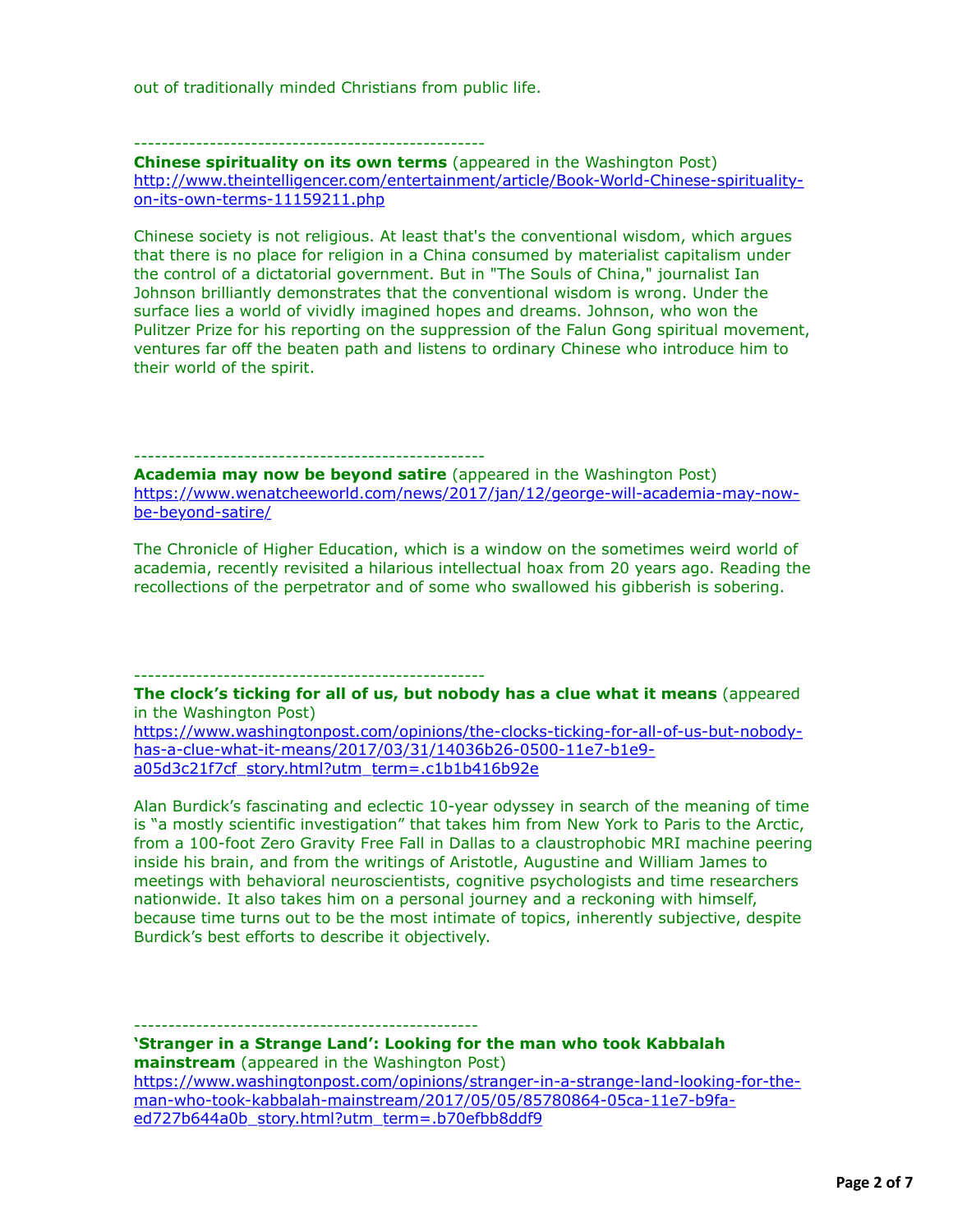Before Gershom Scholem published "Major Trends in Jewish Mysticism" in 1941, Kabbalah had been either ignored or forgotten by 20th-century Jews. The orthodox and the secular alike were uncomfortable with Kabbalah's gnostic mythology, embarrassed by its strange books teeming with demons, magic and sex. The less known about it the better. But Scholem thought differently. To him, Kabbalah was the vibrant lost soul of a religion that modernity had made stale.

# **BOOKS**

**Arquitectura Viva 192**: *Spaces of the Spirit. From East to West: Eight Temples*. Globalisation has not dimmed, but rather fueled the presence of mainstream religions, accompanied now by other forms of confession, and this liturgical impulse is expressed in buildings that channel spirituality through reinterpretations of traditional types or explorations of new solutions. Here presented eight spaces for the spirit, located on four continents. In Dhaka, Marina Tabasum designed an abstract mosque; in Sakharwadi, sP+a erected a Buddhist center; in Saitama, Nakamura & NAP built a multidenominational worship place; in Christchurch (New Zealand), Shigeru Ban has put up a temporary cathedral, and four more. Spanish/English

http://www.stoutbooks.com/cgi-bin/stoutbooks.cgi/101558.html?ct=t(IP271)&goal=0\_ad0a8f986c-5c202ca172-129332805&mc\_cid=5c202ca172&mc\_eid=fba4844e14

### **WORKSHOPS**

# **Territories of Faith. Religion, Urban Planning and Demographic Change in Post-War Europe, 1945 - 1975.**

<https://catholicterritories.wordpress.com/territories-of-faith-workshop/>

[The research group Architectural Cultures of the Recent Past \(ARP<http://www.arp-](http://www.arp-kuleuven.be/%3E)kuleuven.be/>) of KU Leuven and KADOC[<http://k](http://)adoc.kuleuven.be/>, the Documentation and Research Centre on Religion, Culture and Society of KU Leuven, are organizing an international workshop on religion, urban planning and demographic change in post-war Europe. The workshops aims to offer new insights in how organized religion manages and marks its presence within a given territory.

On 3 and 4 July 2017, nine papers will be presented and discussed as a prelude to an edited volume. The workshop also includes a day tour to some remarkable modern church buildings in the Leuven - Brussels area.

### For more details, check out our

website[<https://c](https://)atholicterritories.wordpress.com/territories-of-faith-workshop/> or [brochure<https://catholicterritories.files.wordpress.com/2017/05/territories\\_of\\_faith\\_wo](https://catholicterritories.files.wordpress.com/2017/05/territories_of_faith_workshop_program_201705231.pdf) rkshop\_program\_201705231.pdf>.

Researchers and practitioners with an interest in the history of religious architecture are welcome to participate in the workshop. Yet due to limited room capacity, registration is required before 2 June 2017 by sending an e-mail to

[eva.weyns@kuleuven.be<mailto:eva.weyns](applewebdata://FC778D2E-56D1-4192-B86A-229BEF046663)@kuleuven.be>. For listeners, there is a fee to cover the costs of food and refreshments (20 for lunch / 90 for lunch and dinner - to be paid cash at the beginning of the workshop).

Contact: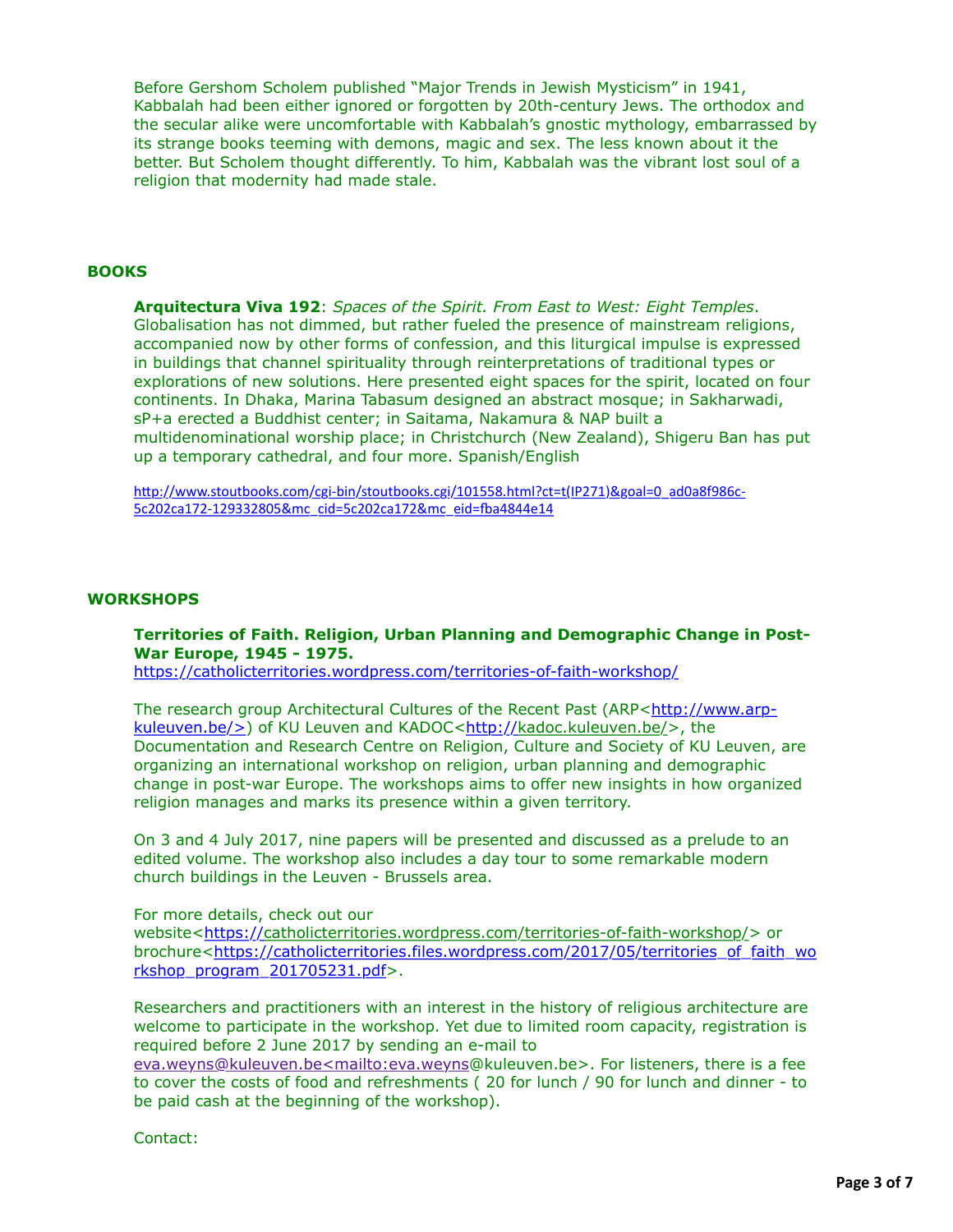[eva.weyns@kuleuven.be](applewebdata://FC778D2E-56D1-4192-B86A-229BEF046663/eva.weyns@kuleuven.be) +32 (0)476 68 80 74

Venue: KADOC, Vlamingenstraat 39, 3000 Leuven, Belgium

#### --------------------------------------------------- **Mapping in Arts and Humanities Research**

King's College London / University College London June 14th, 21st, and 27th, 2017 Mapping in Arts and Humanities Research

Two workshops and a symposium, co-hosted by King's College London and University College London, and funded by the London Arts and Humanities Partnership (LAHP) For more information, go to:

http://www.ahra[architecture.org/events/details/mapping\\_in\\_arts\\_and\\_humanities\\_research/](http://www.ahra-architecture.org/events/details/mapping_in_arts_and_humanities_research/)

# **JOURNALS**

CALL FOR PAPERS **ESEMPI DI ARCHITETTURA** (INTERNATIONAL JOURNAL with peer review) EDA, VOL. 4, N.2, 2017 <http://www.esempidiarchitettura.it/index.php> Curatore | Editor: Damiano Iacobone, Politecnico di Milano

ARCHITECTURE AND NEUROSCIENCE

This issue of "Esempi di Architettura", referred to the relationship between Architecture and Neuroscience, aims to recollect essays by scholars who study interactions between scientific knowledge – related to a complex perception of the space – and the creation of architectural projects (also with digital systems), but also artistic expressions or urban analysis based on this kind of approach.

Deadline: July 28, 2017

For more info: [http://www.esempidiarchitettura.it/ebcms2\\_uploads/fckeditor/file/edaa%204%202.pdf](http://www.esempidiarchitettura.it/ebcms2_uploads/fckeditor/file/edaa%204%202.pdf)

# **CONFERENCES**

**Cities for Tomorrow** (A New York Times Conference) July 10–11, 2017 <https://www.nytcitiesfortomorrow.com/cft2017>

How do the greatest cities succeed? On July 10–11, The New York Times will convene the world's foremost industry experts, policymakers, developers, creative visionaries, entrepreneurs and others at Cities for Tomorrow, the must-attend event for leaders who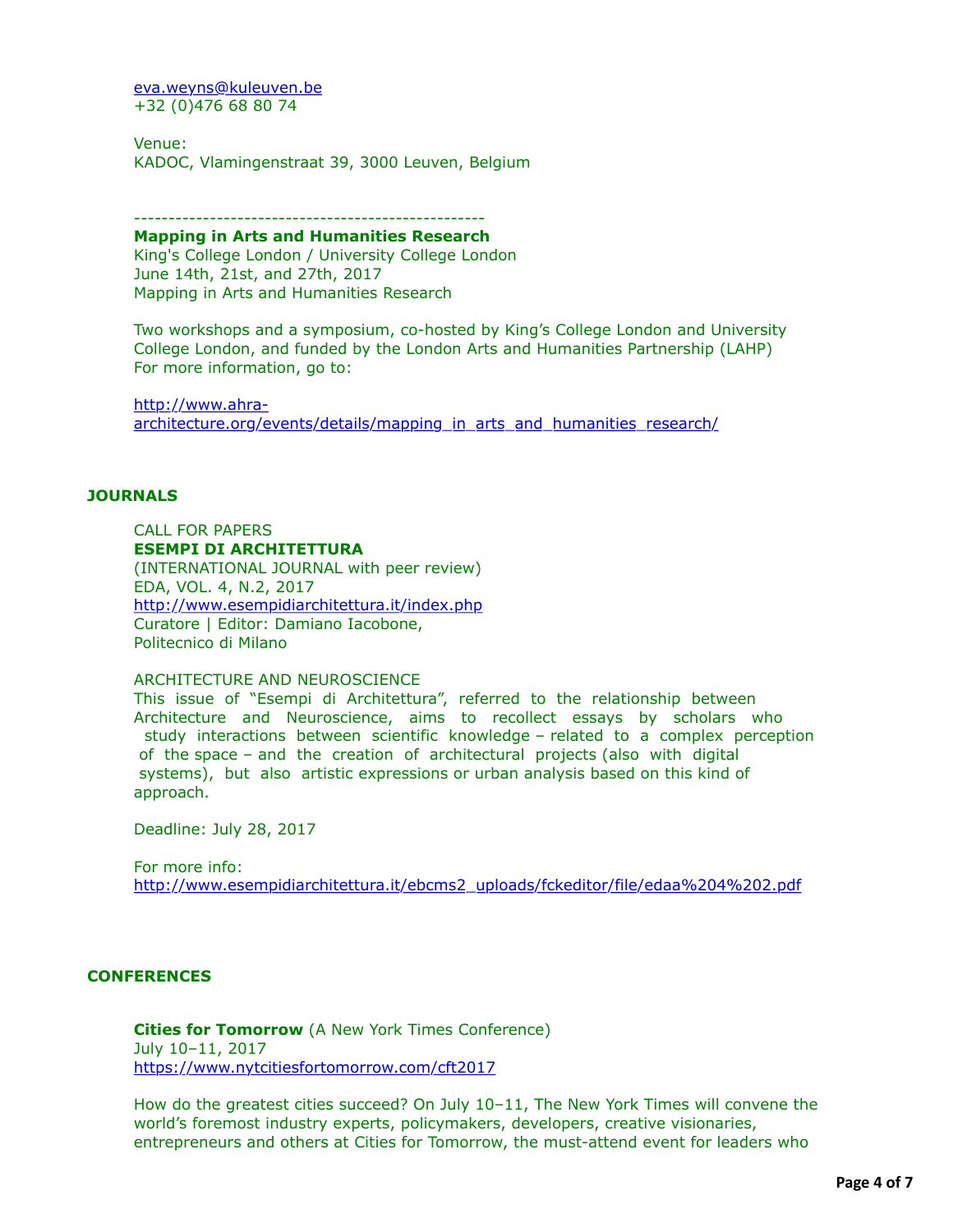are shaping the urban environments of the future.

------------------------------------------------

**Oxford Symposium on Religious Studies** 2nd to 4th August 2017 Oxford, United Kingdom

The Symposium is a forum for discourse and presentation of papers by persons who have an interest in the study of religion. Canon Brian Mountford MBE, the former Vicar of St Mary's Church and Fellow of St Hilda's College, will facilitate the meeting.

Enquiries: [info@oxfordsymposiumonreligiousstudies.com](applewebdata://FC778D2E-56D1-4192-B86A-229BEF046663/info@oxfordsymposiumonreligiousstudies.com) Web address:<https://www.oxfordsymposiumonreligiousstudies.com/> Sponsored by: Oxford Academic Symposia

------------------------------------------------

**The Future of Ethics, Education and Research** 16th to 17th October 2017 Rockville, United States of America

We gladly invite you to attend the International Conference The Future of Ethics, Education and Research which will be held at Johns Hopkins University, just 20 miles away from Washington DC.

The Research Association for Interdisciplinary Studies (RAIS) creates an ample research platform for academics and researchers from all around the world and offers them the opportunity to create lasting relations for future collaborations. RAIS encourages academics and researchers to share their experiences and to contribute to the developing of diverse subjects, offering them the perspective of an interdisciplinary approach.

Below are the Conference Proceedings which cover a wide area of topics such as economics, medical sciences, education, mass-media, political studies, law, religion, biological studies and so on. You can find more details on their specific pages on our website [\(http://rais.education/the-future-of-ethics-education-and-research/](http://rais.education/the-future-of-ethics-education-and-research/)). You can write articles in different conference proceedings on your preferred topics.

- 1. The Future of Medicine, Health Care and Biological Studies
- 2. The Future of Economics a multidisciplinary approach
- 3. The Future of Education, Mass-Media and Communication
- 4. The Future of Political Stability and Human Security
- 5. The Future of Religion and Peace

Deadlines: Abstract submission: August 21, 2017 Acceptance Notification: 1 week after abstract submission Full papers submission: September 15, 2017

You can now attend our conference for the price of \$179 ( please see our website for details: <http://rais.education/2058-2/>)

Enquiries: [rais.e@email.com](applewebdata://FC778D2E-56D1-4192-B86A-229BEF046663/rais.e@email.com)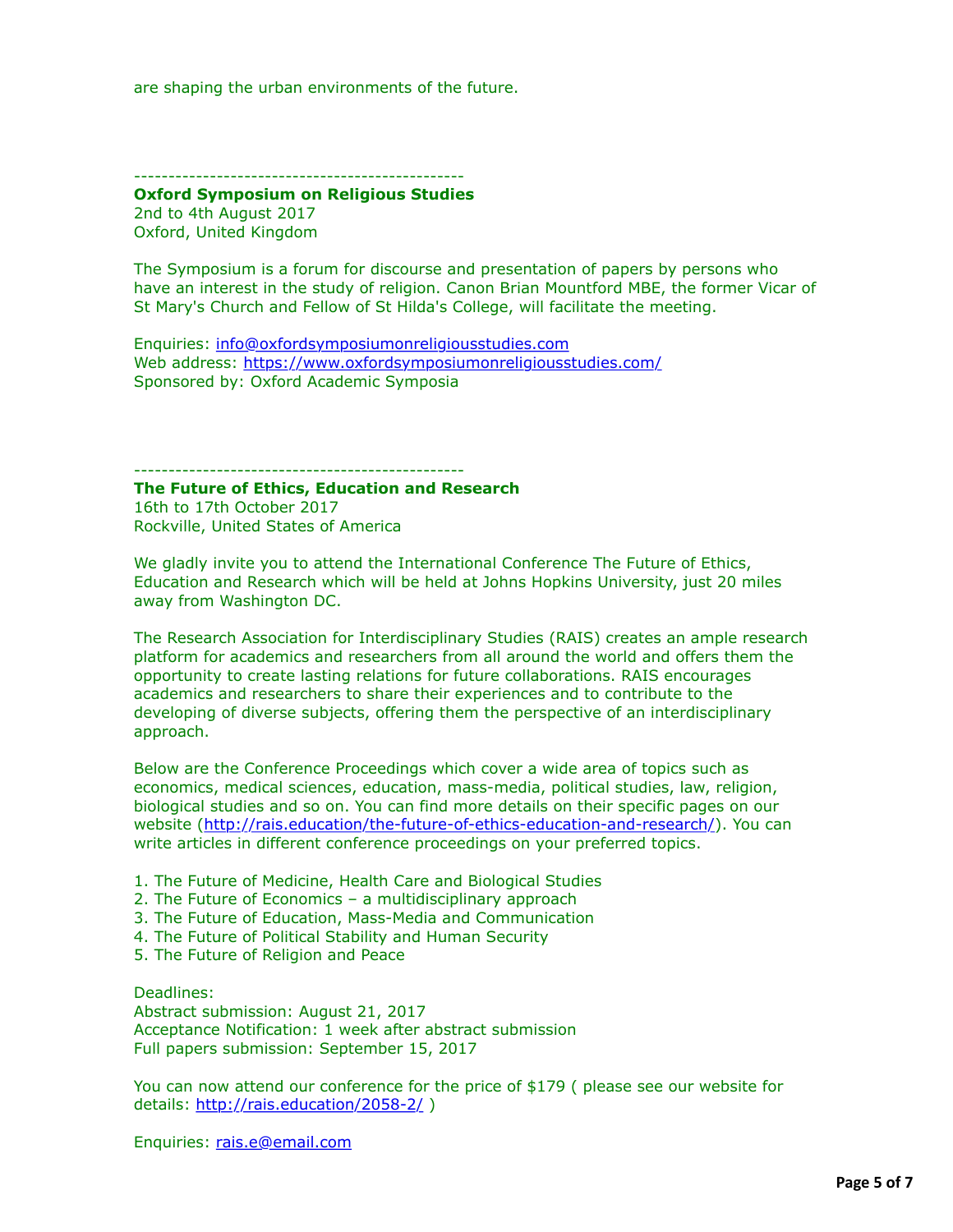------------------------------------------------

## **Building Beauty** - **Ecologic Design and Construction Process** Naples, Italy October 16 2017 - May 05 2017 Building Beauty is an intensive, memorable experience of studies team work and life in

the heart of the city of Naples, Italy.

For more info: [http://www.ahra-architecture.org/events/details/building\\_beauty/](http://www.ahra-architecture.org/events/details/building_beauty/)

------------------------------------------------

**AA Women & Architecture in Context 1917-2017**  CALL FOR PAPERS The Architectural Association School of Architecture in London November 02 2017 - November 04 2017 http://www.ahra[architecture.org/events/details/cfp\\_aa\\_women\\_architecture\\_in\\_context\\_1917-2017/](http://www.ahra-architecture.org/events/details/cfp_aa_women_architecture_in_context_1917-2017/)

AA XX 100 is the project to commemorate the centenary of women's admission to the Architectural Association School of Architecture in London in 1917. To date it has comprised a raft of complementary enterprises including an annual lecture series and an ongoing programme to conduct filmed interviews with AA alumnae. The project culminates in autumn 2017 with an exhibition (October - December 2017), a book (*Breaking the Mould: AA Women in Architecture 1917-2017*) and an international conference (AA Women and Architecture in Context 1917-2017) run in partnership with the Paul Mellon Centre for Studies in British Art.

We now announce the Call for Papers for the conference, which will take place between 2nd and 4th November 2017 at the AA and the Paul Mellon Centre in Bedford Square, London, W.C.1.

We invite academics, architects and other practitioners to submit proposals for 20 minute papers in response to the themes listed on the attached poster. Submissions are encouraged from researchers at all stages of their careers, and papers should be understood as not confined purely to the AA as a subject matter but equally to the wider context of women and architecture across the centenary period.

Format:

Paper proposals should be 300 words in length; please include contact details, affiliation and a brief CV.

Poster proposals should be up to 300 words in length; please include contact details, affiliation and a brief CV.

Both should be emailed to: [AAXX100conference@aaschool.ac.uk](applewebdata://FC778D2E-56D1-4192-B86A-229BEF046663/AAXX100conference@aaschool.ac.uk) <[mailto:AAXX100conference@aaschool.ac.uk>](mailto:AAXX100conference@aaschool.ac.uk)

Deadline for proposals is 12.12.16, for notification no later than January 2017. Successful applicants will be expected to cover their own costs for travel and accommodation but will have free entry to the conference.